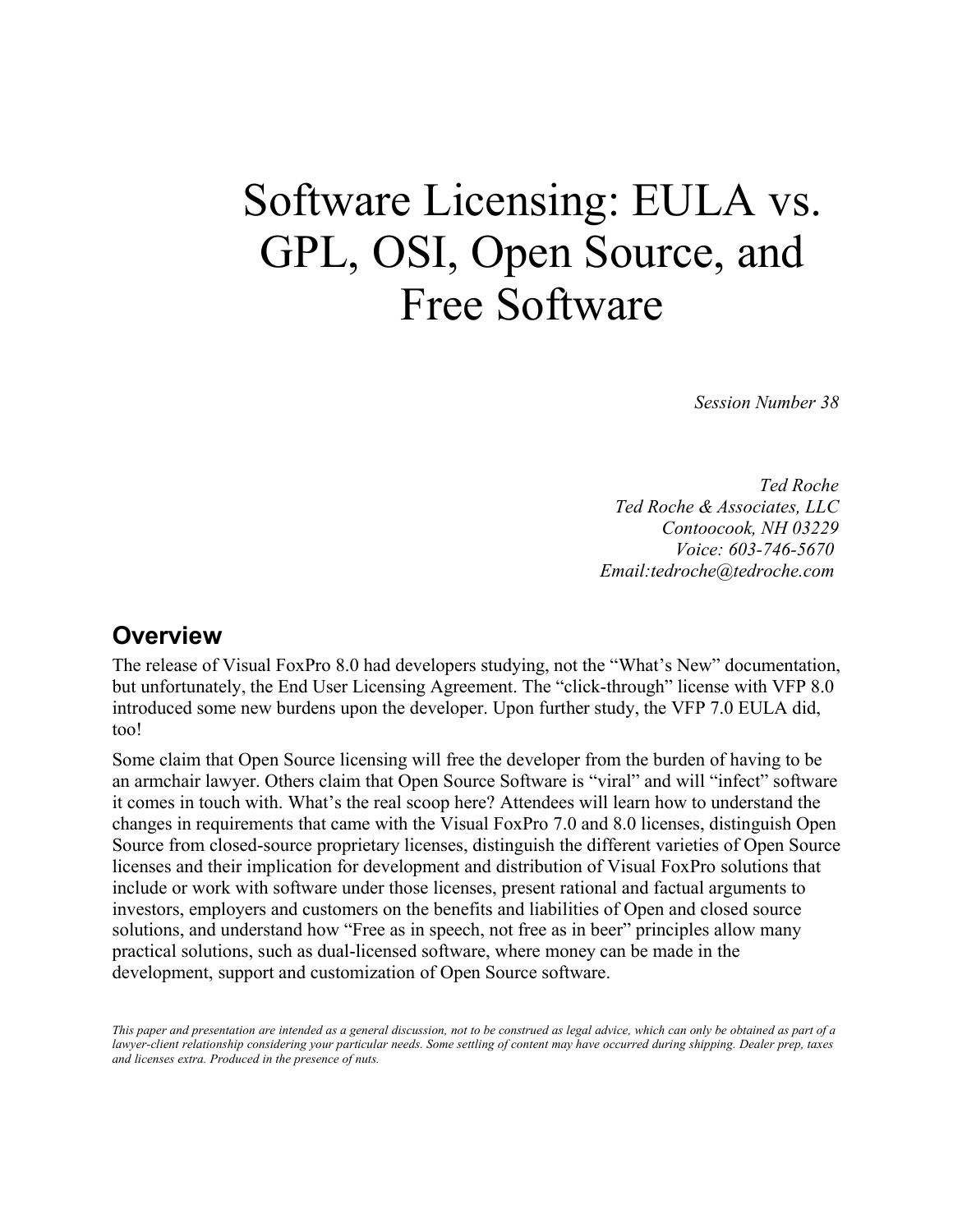## **But First, a Disclaimer:**

I am not a lawyer, and this document is not legal advice. I am reporting on changes to documents of interest to the Visual FoxPro community and referring to online discussion and resources of interest. It is the reader's responsibility to ensure that this information applies to them. Legal advice should only be obtained in an attorney-client relationship where you have retained an attorney with expertise in the desired field and one admitted to practice in the jurisdiction in question. Before making any decisions based on the material presented here, consult your attorney.

The world of Intellectual Property (IP), particularly as it applies to digital rights, is a constantly moving target. For instance, using the Digital Millennium Copyright Act (DMCA), Lexmark obtained a preliminary injunction, defending its chip design against a manufacturer that wanted to sell replacement toner cartridges for Lexmark's laser printer

(http://www.eff.org/Cases/Lexmark v Static Controls/). On the flip side, the Chamberlain garage door manufacturer's lost a DMCA suit against a manufacturer of replacement garage door openers (http://www.eff.org/news/breaking/archives/2003 09.php#000460). The subtleties of these distinctions are lost on many of us. The message is clear; get an expert to guide you.

## **What's changed?**

As business people, we are constantly asked to enter into legally binding agreements. It seems like every time we turn on the computer, we need to click "I Agree" to small edit box with an enormous scrollable document in it. What are we agreeing to? In this document, I extract some of the interesting phrases within the United States version of the VFP 8.0 End User Licensing Agreement (EULA) and compare them to similar phrases in earlier versions of this document. Again, I cannot claim to know the enforceability or applicability of these phrases to you; as I mention above, consult your lawyer.

# **What's New in VFP 8, the EULA?**

The release of Visual FoxPro 8.0 was met with the usual enthusiasm from the FoxPro community, but there was an undercurrent of concern: what were these strange new phrases in the license, and what do they mean to me. Here are three issues that elicited a lot of discussion.

### *Benchmarking*

In Visual FoxPro 7, the EULA stated;

4. NO PERFORMANCE OR BENCHMARK TESTING. You may not disclose the results of any benchmark test of any Server Software or Client Software that comes with the SOFTWARE PRODUCT to any third party without Microsoft's prior written approval

In Visual FoxPro 8, the EULA states:

 3.4 Benchmark Testing. The Software may contain the Microsoft .NET Framework. You may not disclose the results of any benchmark test of the .NET Framework component of the Software to any third party without Microsoft's prior written approval.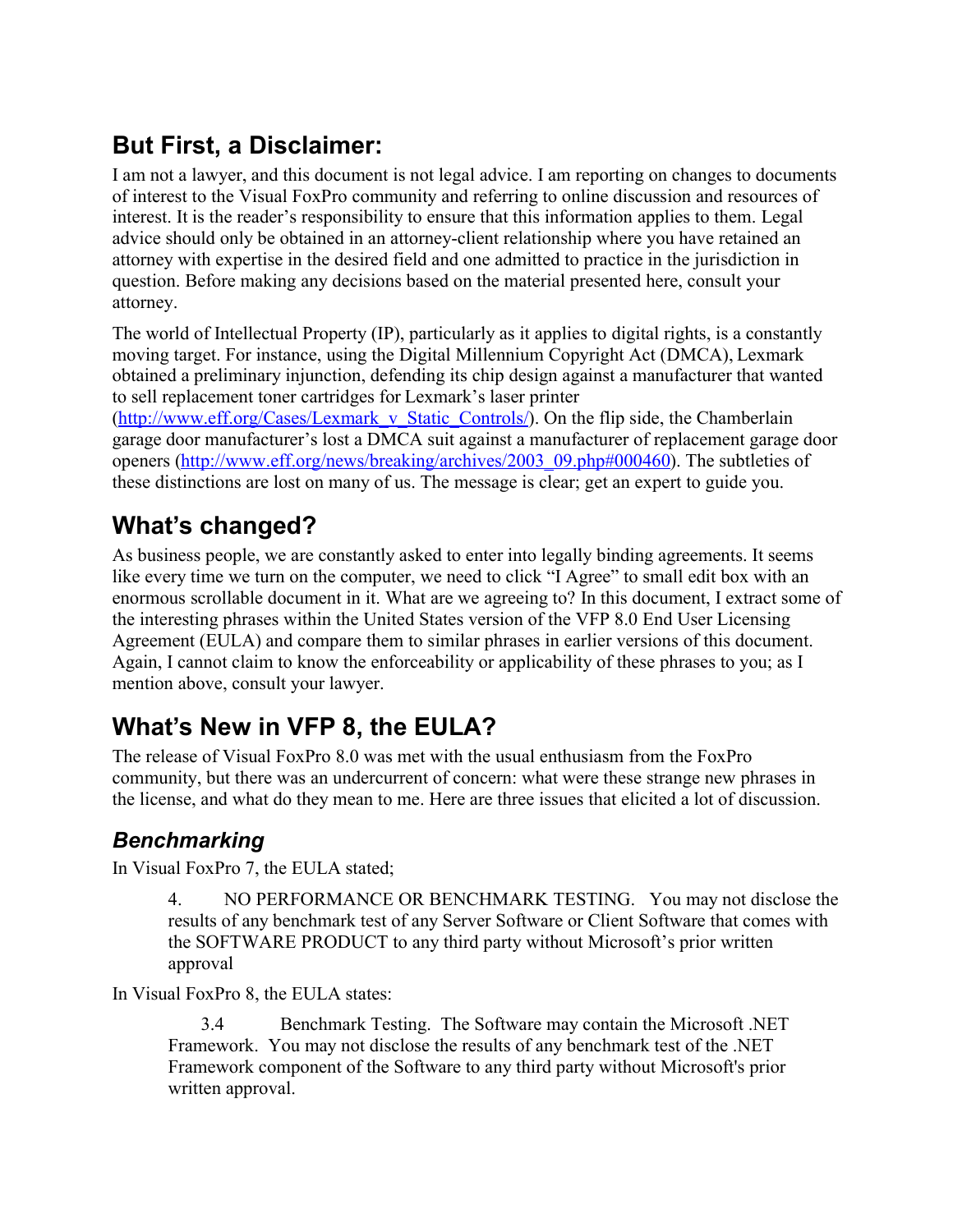#### *3.1.(ii): Redistributables and "in conjunction"*

A recent article in FoxTalk magazine suggests that Visual FoxPro can run under Linux, with some limitations of functionality (see references). However, it is unclear what the licensing situation is with this. Section 3.1 (a) (ii) states:

(ii) that the Redistributables only operate in conjunction with Microsoft Windows platforms;

This is obviously taken from a much larger context. Section 3.1 explains the requirements to redistribute the software, and it must be read carefully. The "Redistributables" referred to are defined in Section 2, and further reference the REDIST.TXT file, installed in the root of the Visual FoxPro 8 installation. Ensure that you provide your attorney with all of the associated documents to get the best advice.

Questions you might consider asking include:

Does this mean that I can install and run the development environment on a Linux machine?

Can I distribute my application on Linux if each machine has the development environment installed?

What does the "in conjunction with... platforms" phrase really mean, in a practical sense? Can that requirement be satisfied through licensing, through dual booting, or through other mechanisms?

Whil Hentzen attempted to get answers to these questions, as he documents in his September 2003 FoxTalk editorial and on his http://www.linuxtransfer.com web site.

### *11.1 Upgrades*

The VFP 7 EULA states:

7. UPGRADES. If the SOFTWARE PRODUCT is labeled as an upgrade, you must be properly licensed to use a product identified by Microsoft as being eligible for the upgrade in order to use the SOFTWARE PRODUCT. A SOFTWARE PRODUCT labeled as an upgrade replaces and/or supplements the product that formed the basis for your eligibility for the upgrade. You may use the resulting upgraded product only in accordance with the terms of this EULA. If the SOFTWARE PRODUCT is an upgrade of a component of a package of software programs that you licensed as a single product, the SOFTWARE PRODUCT may be used and transferred only as part of that single product package and may not be separated for use on more than one computer.

In contrast, the VFP 8 EULA states:

11.1 Upgrades. To use a version of the Software identified as an upgrade, you must first be licensed for the software identified by Microsoft as eligible for the upgrade. After upgrading, you may no longer use the software that formed the basis for your upgrade eligibility.

There is also a curious phrase in the ReadMe.htm file, located in the "C:\Program Files\Microsoft Visual FoxPro 8\Visual FoxPro 8.0 Professional – English" of a typical installation, and readable during the installation process.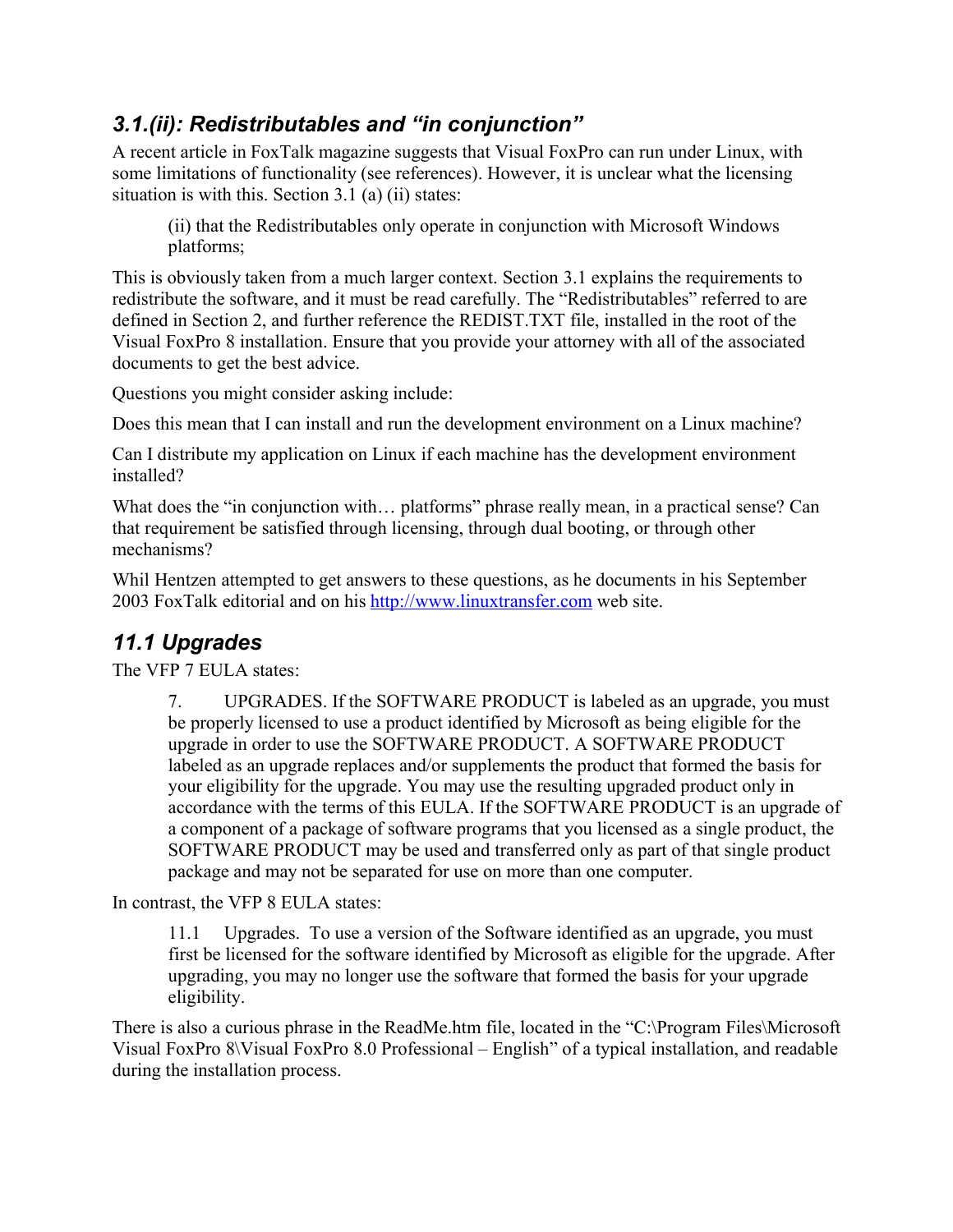You can safely install or uninstall using Visual FoxPro 8.0 Setup. If you are upgrading to Visual FoxPro 8.0, you must first uninstall Visual FoxPro 7.0. Though Visual FoxPro 8.0 and Visual FoxPro 7.0 can exist on the same computer, you cannot install Visual FoxPro 8.0 in the same directory as Visual FoxPro 7.0.

Your questions for your lawyer on this section might be whether or not you are eligible for the upgrade discount, based on your situation. Many developers must retain multiple versions of Visual FoxPro to support clients who cannot or will not upgrade their runtime installations. A question for the marketing team might be to ask who the upgrade is for, if loyal FoxPro developers will applications in the field are not eligible.

## **Is Open Source the Answer?**

In *Free as in Freedom,* Sam Williams described the incident that leads Richard Stallman to start the GNU project, and the GNU General Public License, often referred to as the GPL for short. The purpose is simple: let programmers have the source code to do their jobs.

Obviously, there is a lot of opposition to the free exchange of all source code, and there have to be reasonable compromises between the interests of individuals, governments and businesses. But there is a legitimate viewpoint that proposes that all source code should be freely and openly distributable, and the money made in the software business is made on consulting, implementation and support. Naturally, the closed-source commercial software interests are opposed to this at all costs.

There are an infinite number of compromise positions between the absolutes. Nearly all businesses are Dependant on some open source software at this point: many routers and consumer electronics are based on open source software, and much of the infrastructure of the Internet runs on it as well.

The question of whether some or all of your software needs can be met by open source software is a good question. There are an enormous number of packages out there, so it's usually not the variety that's the issue. Just as with closed-source commercial packages, you must examine and review the license in detail. (Have I mentioned your lawyer? He/she ought to be in on the evaluation as well, of course). There are many, many software licenses, some requiring as little as a postcard, other with carefully crafted terms that differentiate amateur and home use from profession, commercial or money-making uses. Ensure you are in compliance.

And then there's the "viral" issue. Some licenses require that all software that works with their software carry a similar or identical license. Again, the exact terms vary by license, and their applicability to you can truly only be determined in a court of law, so examine them carefully. A key element in some of these licenses is the method by which your application interacts with the licensed code. For example, if your code actually compiles in their code, you are very tightly bound and their license terms may apply, whereas if you only access their application via a documented API, you may be free to license your code using the terms of your choice.

There have been many efforts to standardize open source licensing. One of the most successful to date is the Open Source Initiative, at http://www.opensource.org, which lists dozens of licenses that meet its criteria of "OSI Certified Open Source Software."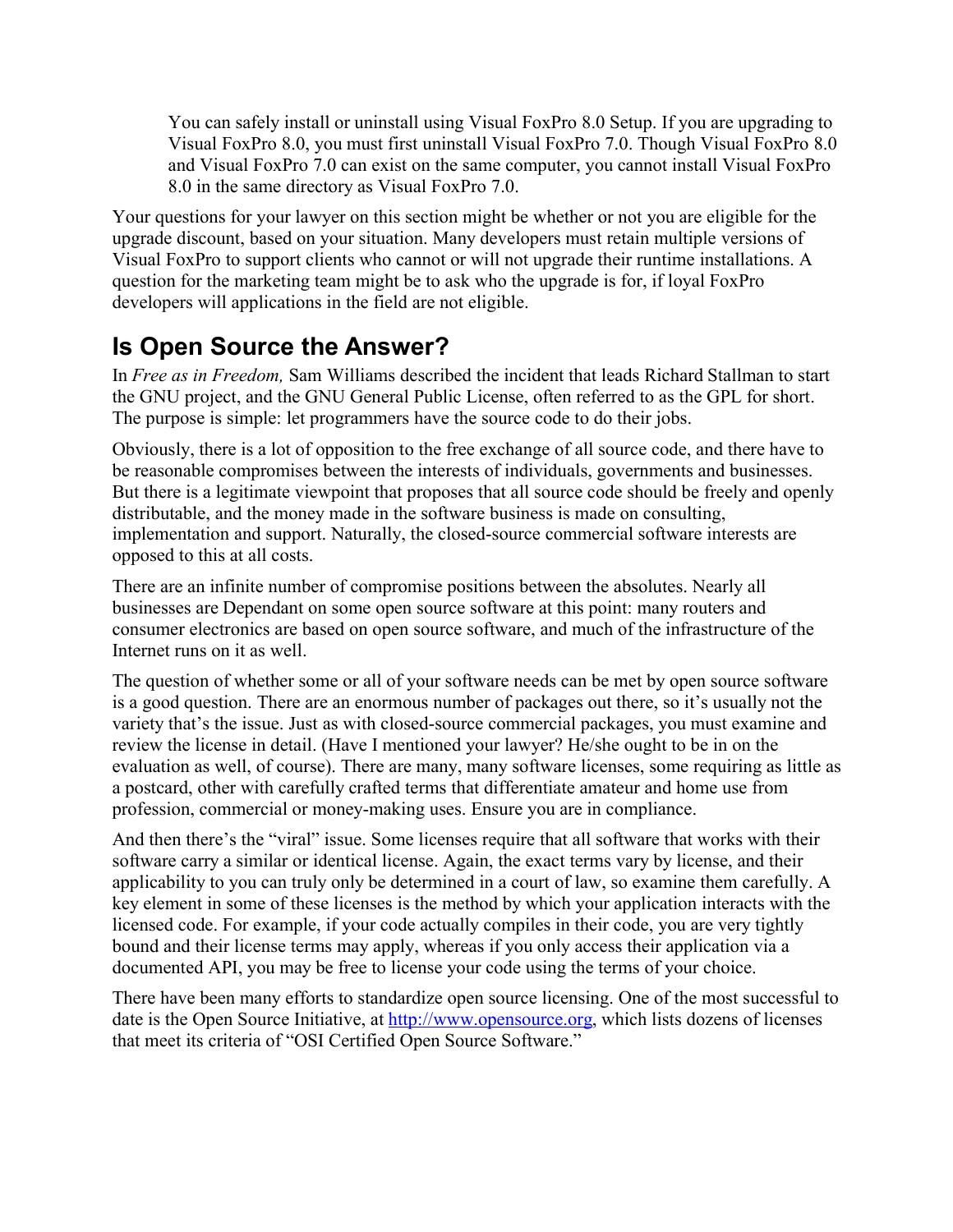## **The Creative Commons**

An interesting spin-off of the Open Source movement is a similar movement for other types of intellectual property, such as writing and music. The "public domain" may or may not be a status in which you can place writings and expect them to remain "free" forever. It is unclear if it is legitimate for a commercial interest to take materials you have "released into the public domain" and restrict them with copyright, patent or licensing restrictions. For that reason, a project was started to define a "Creative Commons" set of licenses that freed works for most uses, but retained a copyright as a means of insuring the works could stay free.

Details of the Creative Commons group and their licenses can be found at http://www.creativecommons.org/

## **Further Information**

Creative Commons, http://www.creativecommons.org

GNU, http:// www.fsf.org

Open Source Initiative, http://www.opensource.org

### **References**

Hentzen, Whil, *The Great Linux EULA Controversy,* FoxTalk magazine, September 2003

Hentzen, Whil, http://www.linuxtransfer.com

McNett, Paul, *Running Visual FoxPro on Linux* and *Running Visual FoxPro on Linux, Part 2,* FoxTalk magazine, March 2003 and August 2003, respectively.

Williams, Sam, *Free as in Freedom, Richard Stallman's Crusade for Free Software,* O'Reilly, 2002, 0-596-00287-4, also available from the O'Reilly Open Book Project at http://www.oreilly.com/openbook/

A lively discussion took place on the FoxForum wiki on the upgrade topic:

http://fox.wikis.com/wc.dll?Wiki~VFP8\_UpgradeLicense~VFP

If you really enjoy following the blow-by-blow of the EULA controversy (with coverage in The Register and SlashDot, among others, check out http://radio.weblogs.com/0117767/2003/04/ and http://radio.weblogs.com/0117767/2003/03/ and search for "EULA"

On April 26, 2003, VFP\_Eula\_Runtime.txt was posted (without link or attribution) at http://gotdotnet.com/team/vfp/vfp\_eula\_runtime.txt, a web site affiliated with Microsoft. It is included in the files for this session, and reproduced here:

Visual FoxPro was designed and tested for use in creating applications that run on the Microsoft Windows platform; the same applies to the components that are provided to developers for redistribution with Visual FoxPro-based applications. If a developer wishes to distribute the Visual FoxPro runtime with an application, the runtime may only operate in conjunction with a Microsoft Windows platform. As with any contract, you should seek your own legal counsel's advice when interpreting your rights and obligations under the Visual FoxPro End User License Agreement.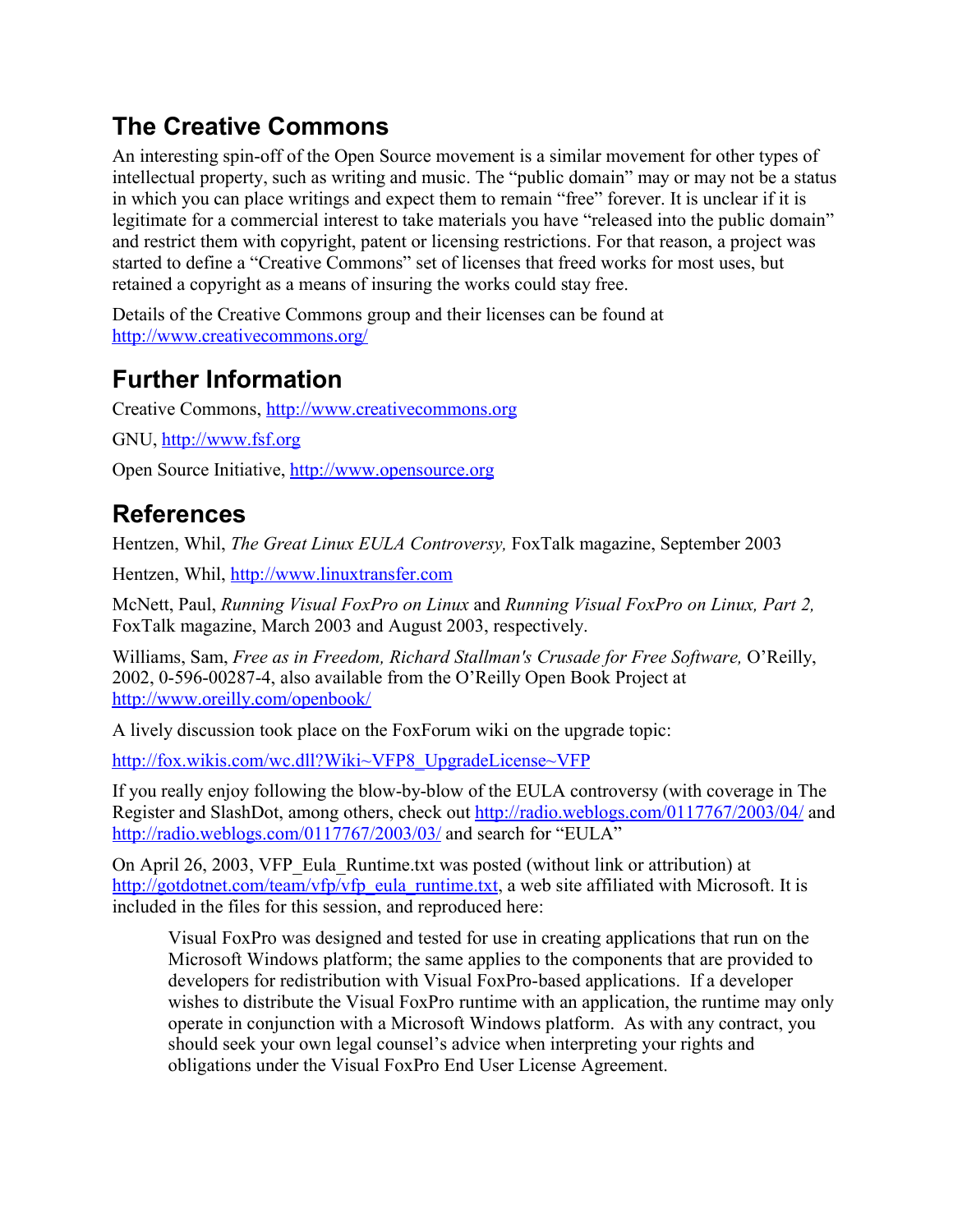## **Addendum**

The following is an editorial essay I posted to my weblog on February 26, 2003. A link to the posting is http://radio.weblogs.com/0117767/2003/02/26.html#a157.

## **VFP 8.0 EULA Change: It's a Question of Trust**

Without announcing it, Microsoft changed the licensing requirements for Visual FoxPro 8.0 so that older versions of Visual FoxPro must be removed. These requirements apparently only apply to the "upgrade" version of VFP 8.0.

PCConnection lists the VFP 7.0\* (NOTE: not the new 8.0 product) Upgrade at \$239.95, a bargain for the most powerful Windows development environment, richest IDE, fastest singletier database engine and best development community of any package in WinTelLand. The full version is listed at \$517.35, a \$277.40 premium over the upgrade product. Looked at the other way, an existing owner gets a 53.6% discount off of the full price for buying an upgrade. In 7.0 and before, this was a reward for having purchased the earlier package. In 8.0, I'm not so sure.

Section 11.1 of the VFP 8.0 End-User Licensing Agreement (EULA) states:

 "11.1 Upgrades. To use a version of the Software identified as an upgrade, you must first be licensed for the software identified by Microsoft as eligible for the upgrade. After upgrading, you may no longer use the software that formed the basis for your upgrade eligibility."

While that requirement may be appropriate for personal productivity packages, it is completely inappropriate for a development system. Applications developed with earlier versions must be supported with those earlier versions until it is practical and economically feasible, if ever, to upgrade to the latest runtime modules. In many cases, it is not feasible to upgrade tens, hundreds or thousands of machines to a later version. Older version of development environments must be maintained until all clients have been updated. For developers and consultants who are taking on new work, it is not at all unusual to come across a new client who is two or three versions behind in their systems.

The issue here is not a couple hundred bucks. It is a question of truthfulness and trustworthiness. A change this significant to the EULA cannot be buried in section 11.1 of a long and incomprehensible document. As significant change in licensing ought to be made public, explained to the community, debated, flamed, and eventually accepted. We VFP developer fans are almost always referred to as a "rabid" lot, and paying a couple of extra hours of billable time for the correct version, and to keep our product alive, is not an unreasonable price to pay for what I still consider one of the best products ever on the PC platform.

However, failing to be in licensing compliance can be an offense justifying termination for some employees. Failing to be in license compliance can result in a huge fine, possibly crippling a business, from the BSA. Changing the licensing terms without properly notifying their customer base is a violation of trust between customer and vendor.

Microsoft ought to be ashamed of trying to "sneak this in under the radar," and needs to make all efforts to clarify what their licensing policies are, what has changed from version to version, and what their customers need to do to stay in compliance.